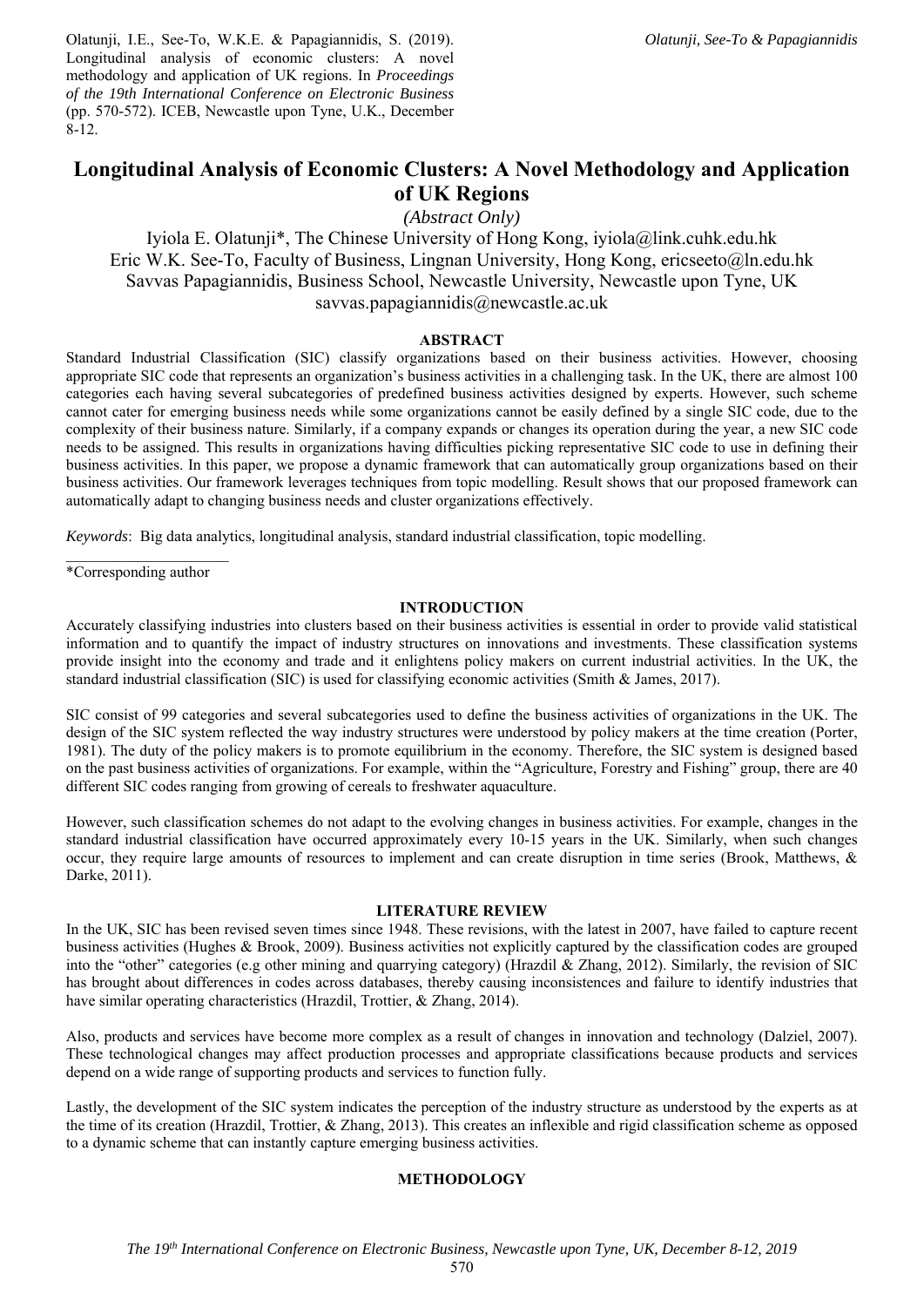To solve the above problems, we propose a dynamic framework based on techniques from topic modelling that is robust to emerging business needs and can automatically assign a cluster to an industry based on their business activities. Topic modelling is a method of discovering group of words also known as topic from a corpus. It is a type of statistical model can be used to identify recurring patterns of words from text and discover hidden semantic structures embedded in text. Topic modeling techniques have proven to be effective in various natural language modelling tasks such as semantic mining and discovery of latent topics in documents. In topic modelling, a topic is defined as a list of co-occurring words with statistical significance. A document in our case is the textual description of firm's activities and corpus is the collection of documents. Techniques used in topic modelling includes Explicit Semantic Analysis (ESA) (Gabrilovich, Markovitch, & others, 2007), Latent semantic Analysis (LSA) (Deerwester, Dumais, Furnas, Landauer, & Harshman, 1990), Probabilistic Latent Semantic Analysis (pLSA) (Hofmann, 2001), Latent Dirichlet Allocation (LDA) (Blei, Ng, & Jordan, 2003) and Hierarchical Dirichlet process (HDP) (Teh, Jordan, Beal, & Blei, 2005). Of all the above techniques used for topic modelling, Latent Dirichlet Allocation (LDA) is most suitable for our task and performs better than others.

Therefore, our framework utilizes Latent Dirichlet Allocation (LDA), a generative statistical model that can automatically extract topics from documents (Blei, Ng, & Jordan, 2003). In LDA, each cluster, also known as a topic, consists of a series of words, each with a weight that indicates the importance of the word in the cluster. The aim of LDA is to infer latent topics from the corpus. LDA assigns a set of topics for each document with dirichlet distribution and computes a probability over the words in the entire corpus. Then for each document, LDA calculates the probability of the words in the documents belonging to the mixture of a word set of the topics.

Let  $\mathcal C$  be a corpus consisting of  $\mathcal D$  documents (description of firm's activities) and  $\mathcal T$  be the number of topics. Each document  $d \in D$  consists of k words  $w = (w_1, w_2, ..., w_k)$ . For each document  $d \in \{1, ..., D\}$ , we choose a multinomial distribution  $\theta$  sampled from a Dirichlet distribution with  $\alpha$ . Similarly, for each topic  $t_n \in \{1, ..., T\}$ , we choose a multinomial distribution  $\phi$  sampled from a Dirichlet distribution with  $\beta$ . Then each word  $w_k$  in document  $d$  is sampled conditioned on the  $t_{\infty}$ <sup>th</sup> topic from the multinomial distribution  $\varphi$ .

In the generative process described above,  $\alpha$  and  $\beta$  are hyper parameters,  $\theta$  and  $\varphi$  are latent variables and words  $w_i$  in the document are the observed variables. We compute the probability of the document over the corpus and infer latent variable and hyper parameters by:

$$
p(C \mid \alpha, \beta) = \prod_{d=1}^p \int p(\theta \mid \alpha) \left( \prod_{n=1}^k \sum_{\epsilon_n = 1}^T p(\mathbf{t}_n | \theta) p(\mathbf{w}_k | \mathbf{t}_n, \beta) \right) d\theta \tag{1}
$$

Where  $p(t_n|\theta)$  is a multinomial characterized by  $\theta$ ,  $p(w_k|t_m|\theta)$  is the a multinomial over the words and  $p(\theta|\alpha)$  is the Dirichlet. As shown in the equation above, the Dirichlet is sampled for each document and topics are sampled repeatedly within the document. Since LDA treats documents as a mixture of topics (where a topic is the probability distribution over the set of words), the Dirichlet  $p(\theta|\alpha)$  gives the mixture weight.

Our dataset consists of information extracted from the websites of over 14,000 companies from 2000 to 2019 in the UK across six regions (Guernsey, Ireland, Northern Ireland, Wales, East London and Scotland). This information includes the description of the firm's activities, number of employees, turnover, SIC codes and address. Precisely, the description of the firm's activities was treated as our text corpus for performing the analysis. The aim of our analysis is to group companies into clusters based on their business activities. To estimate the parameters of our LDA model and to infer the distribution of topic and words, we used Variational Bayes (VB) inference. VB uses parametric approximation to the posterior distribution of parameters  $\alpha$  and  $\beta$ , and latent variables  $\theta$  and  $\alpha$ . VB allows for faster convergence and iteration can be computed faster than Gibbs sampling method. Based on experiments, we set  $\beta = 0.01$  while we let  $\alpha$  automatically learn asymmetric prior from the corpus.

We split the textual description of the firm's activities into sentences and sentences into words. We performed stemming, lemmatization, and removed punctuation and stop words. To extract reasonable topics, our model considers the frequency of words within a topic and also across topics to prevent certain words appearing in all the topics. We performed both crosssectional analysis and longitudinal analysis. For our cross-sectional analysis, we cluster companies based on their business activities within their regions. We determined the optimal number of clusters based on the data about that region. For the longitudinal analysis, we consider a triplet consisting of region, quarter and year. For each triplet, we performed coherence analysis to determine the optimal number of clusters for the business activities. We use the above triplet as input into our LDA model to show the evolution of clusters for each <region, quarter, year> triplet.

#### **RESULT**